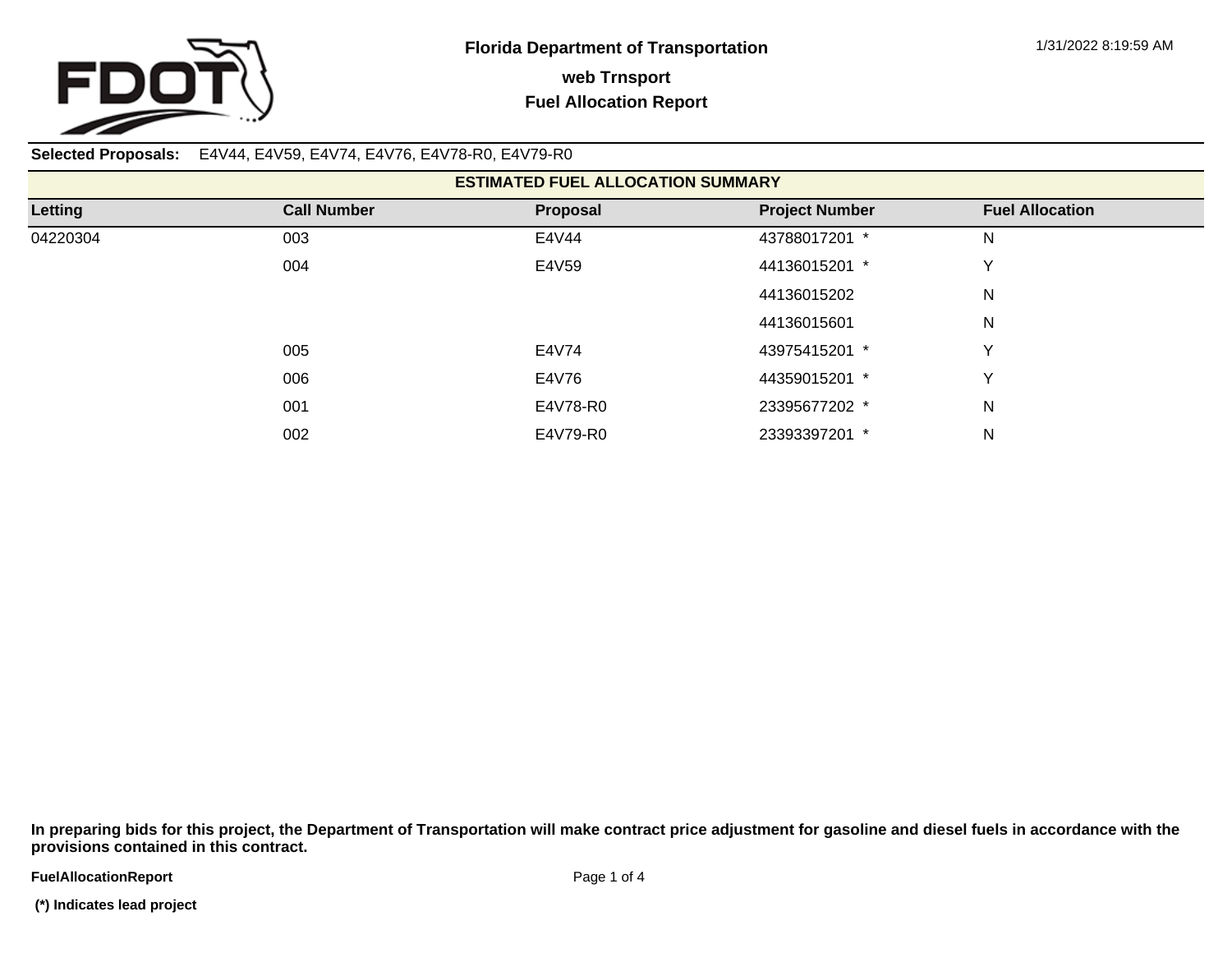

**web Trnsport**

## **Fuel Allocation Report**

| <b>ESTIMATED FUEL ALLOCATION DETAIL</b> |      |                     |                           |                                              |    |                                         |                 |               |                          |                 |               |
|-----------------------------------------|------|---------------------|---------------------------|----------------------------------------------|----|-----------------------------------------|-----------------|---------------|--------------------------|-----------------|---------------|
| E4V59<br><b>Proposal No.:</b>           |      | <b>Project No.:</b> | 44136015201 *             | <b>Item Year:</b>                            | 13 |                                         | District:       | 04            | County/Section: 86050000 |                 |               |
|                                         |      |                     |                           |                                              |    | <b>Conversion Factors</b><br>DSL3, GAS3 |                 |               | <b>Gallons</b>           |                 |               |
| Item No.                                | Alt. | Unit                |                           | <b>Pay Item Description</b>                  |    |                                         | <b>Gasoline</b> | <b>Diesel</b> | <b>Quantity</b>          | <b>Gasoline</b> | <b>Diesel</b> |
| $0120 - 1$                              |      | СY                  | <b>REGULAR EXCAVATION</b> |                                              |    |                                         | 0.0000          | 0.3256        | 1,655.000                | 0.000           | 538.868       |
| $0120 - 6$                              |      | CY                  | <b>EMBANKMENT</b>         |                                              |    |                                         | 0.0000          | 0.2422        | 1,631.000                | 0.000           | 395.028       |
| 0285-701-                               |      | <b>SY</b>           |                           | OPTIONAL BASE, BASE GROUP 01                 |    |                                         | 0.0000          | 0.2593        | 1,274.000                | 0.000           | 330.348       |
| 0285-706-                               |      | <b>SY</b>           |                           | OPTIONAL BASE, BASE GROUP 06                 |    |                                         | 0.0000          | 0.4732        | 7,573.000                | 0.000           | 3,583.544     |
| $0286 - 1$ -                            |      | <b>SY</b>           | <b>OPTIONAL MATERIALS</b> | TURNOUT CONSTRUCTION/DRIVEWAY BASE-          |    |                                         | 0.0000          | 0.3609        | 98.000                   | 0.000           | 35.368        |
| $0334 - 1 - 52$                         |      | ΤN                  | PG76-22                   | SUPERPAVE ASPHALTIC CONCRETE, TRAFFIC B,     |    |                                         | 0.0000          | 2.7011        | 15,821.000               | 0.000           | 42,734.103    |
| 0337- 7-81                              |      | ΤN                  | FC-12.5, PG 76-22         | ASPHALT CONCRETE FRICTION COURSE, TRAFFIC B, |    |                                         | 0.0000          | 2.7011        | 5,521.400                | 0.000           | 14,913.854    |
|                                         |      |                     |                           |                                              |    | 44136015201 JOB TOTAL:<br>0.000         |                 |               |                          |                 | 62,531.113    |

**In preparing bids for this project, the Department of Transportation will make contract price adjustment for gasoline and diesel fuels in accordance with the provisions contained in this contract.**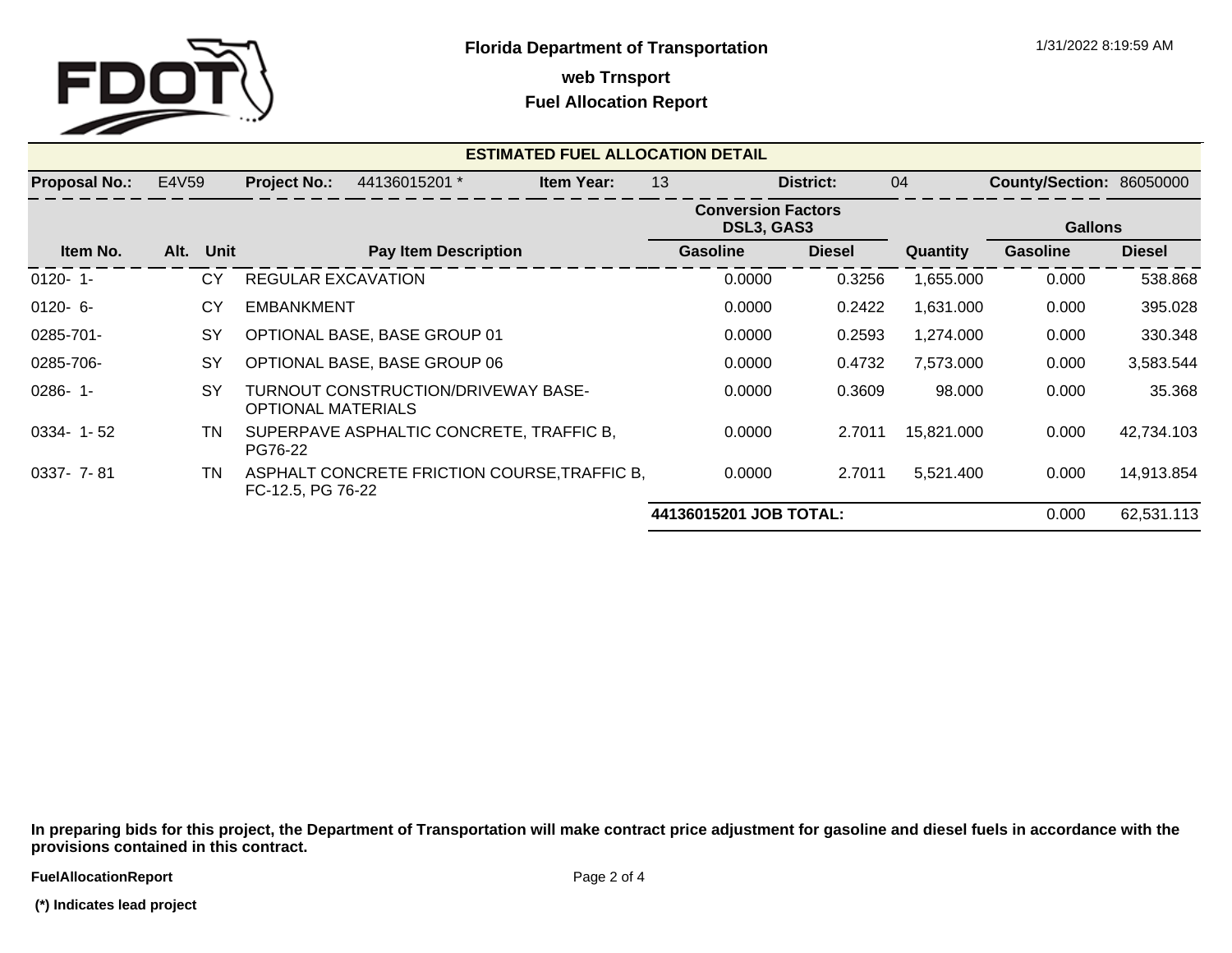

**web Trnsport**

## **Fuel Allocation Report**

| <b>ESTIMATED FUEL ALLOCATION DETAIL</b> |                              |      |                             |                                           |                   |                                         |          |               |                |                                 |               |
|-----------------------------------------|------------------------------|------|-----------------------------|-------------------------------------------|-------------------|-----------------------------------------|----------|---------------|----------------|---------------------------------|---------------|
| <b>Proposal No.:</b>                    | E4V74<br><b>Project No.:</b> |      |                             | 43975415201 *                             | <b>Item Year:</b> | 13                                      |          | District:     | 04             | <b>County/Section: 94001007</b> |               |
|                                         |                              |      |                             |                                           |                   | <b>Conversion Factors</b><br>DSL3, GAS3 |          |               | <b>Gallons</b> |                                 |               |
| Item No.                                | Alt.                         | Unit |                             | <b>Pay Item Description</b>               |                   |                                         | Gasoline | <b>Diesel</b> | Quantity       | Gasoline                        | <b>Diesel</b> |
| $0120 - 1$                              |                              | СY   | <b>REGULAR EXCAVATION</b>   |                                           |                   |                                         | 0.0000   | 0.3256        | 1,243.000      | 0.000                           | 404.721       |
| $0120 - 6 -$                            |                              | CY   | <b>EMBANKMENT</b>           |                                           |                   |                                         | 0.0000   | 0.2422        | 4,164.700      | 0.000                           | 1,008.690     |
| $0160 - 4$                              |                              | SY   | <b>TYPE B STABILIZATION</b> |                                           |                   |                                         | 0.0000   | 0.3414        | 10,361.000     | 0.000                           | 3,537.245     |
| 0285-709-                               |                              | SY   |                             | OPTIONAL BASE, BASE GROUP 09              |                   |                                         | 0.0000   | 0.5593        | 9,544.000      | 0.000                           | 5,337.959     |
| $0334 - 1 - 13$                         |                              | TN   |                             | SUPERPAVE ASPHALTIC CONC, TRAFFIC C       |                   |                                         | 0.0000   | 2.7011        | 1,101.700      | 0.000                           | 2,975.802     |
| 0337- 7-83                              |                              | TN   | C, FC-12.5, PG 76-22        | ASPHALT CONCRETE FRICTION COURSE, TRAFFIC |                   |                                         | 0.0000   | 2.7011        | 1,227.400      | 0.000                           | 3,315.330     |
|                                         |                              |      |                             |                                           |                   | 43975415201 JOB TOTAL:                  |          |               |                | 0.000                           | 16,579.748    |

**In preparing bids for this project, the Department of Transportation will make contract price adjustment for gasoline and diesel fuels in accordance with the provisions contained in this contract.**